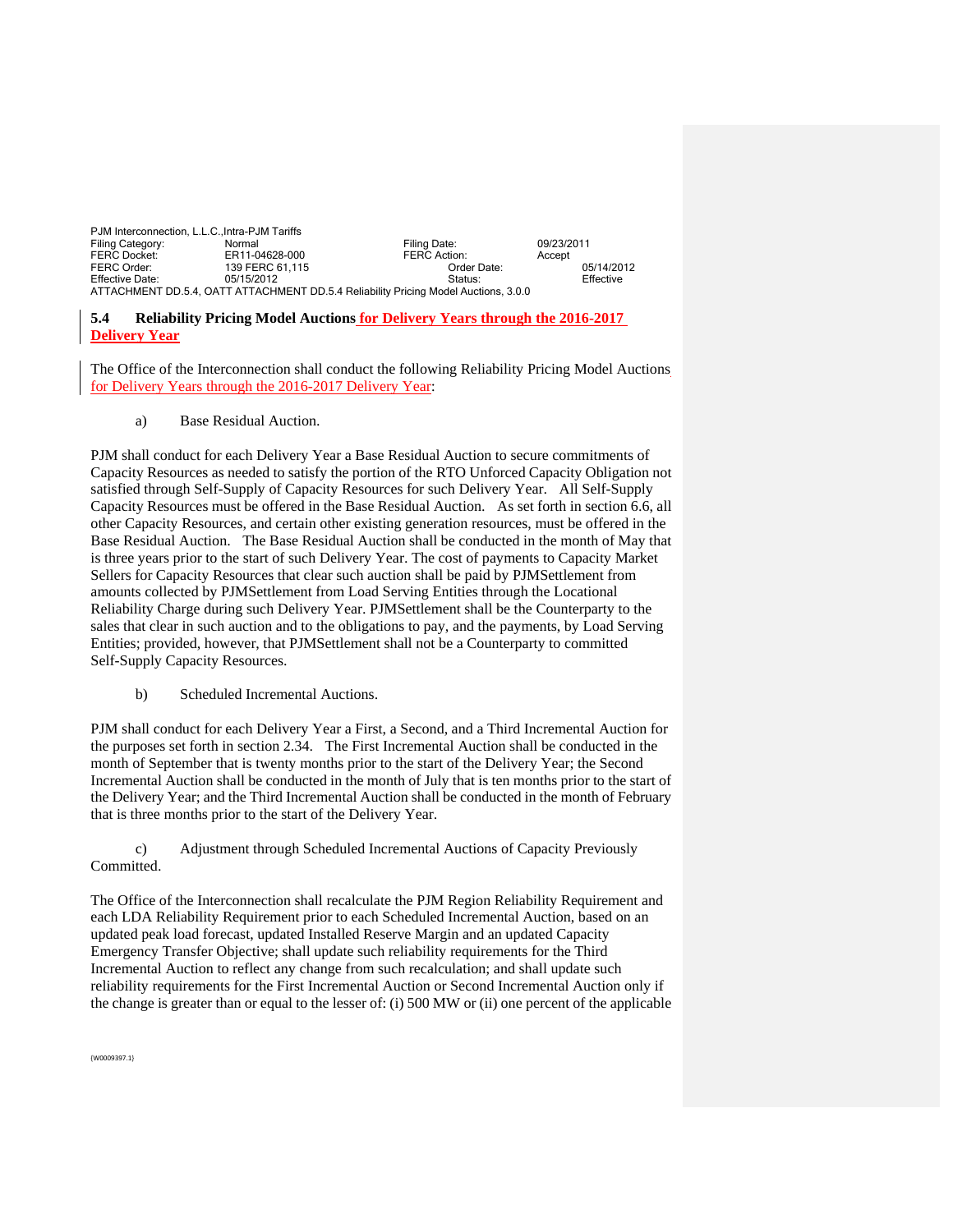prior reliability requirement. Based on such update, the Office of the Interconnection shall, under certain conditions, seek through the Scheduled Incremental Auction to secure additional commitments of capacity or release sellers from prior capacity commitments. Specifically, the Office of the Interconnection shall:

1) seek additional capacity commitments to serve the PJM Region or an LDA if the PJM Region Reliability Requirement or LDA Reliability Requirement utilized in the most recent prior auction conducted for the Delivery Year (including any reductions to such reliability requirements as a result of any Price Responsive Demand with a PRD Reservation Price equal to or lower than the clearing price in the Base Residual Auction for such Delivery Year) is less than, respectively, the updated PJM Region Reliability Requirement or updated LDA Reliability Requirement; provided, however, that in the First Incremental Auction or Second Incremental Auction the Office of the Interconnection shall seek such additional capacity commitments only if such shortfall is in an amount greater than or equal to the lesser of: (i) 500 MW or (ii) one percent of the applicable prior reliability requirement;

if:

2) seek additional capacity commitments to serve the PJM Region or an LDA

i) the updated PJM Region Reliability Requirement less the PJM Region Short-Term Resource Procurement Target utilized in the most recent auction conducted for the Delivery Year, or if the LDA Reliability Requirement less the LDA Short Term Resource Procurement Target applicable to such auction, exceeds the total capacity committed in all prior auctions in such region or area, respectively, for such Delivery Year by an amount greater than or equal to the lesser of: (A) 500 MW or (B) one percent of the applicable prior reliability requirement; or

ii) PJM conducts a Conditional Incremental Auction for such Delivery Year and does not obtain all additional commitments of Capacity Resources sought in such Conditional Incremental Auction, in which case, PJM shall seek in the Incremental Auction the commitments that were sought in the Conditional Incremental Auction but not obtained.

3) seek agreements to release prior capacity commitments to the PJM Region or to an LDA if:

> i) the PJM Region Reliability Requirement or LDA Reliability Requirement utilized in the most recent prior auction conducted for the Delivery Year (including any reductions to such reliability requirements as a result of any Price Responsive Demand with a PRD Reservation Price equal to or lower than the clearing price in the Base Residual Auction for such Delivery Year) exceeds, respectively, the updated PJM Region Reliability Requirement or updated LDA Reliability Requirement; provided, however, that in the First Incremental Auction or Second Incremental Auction the Office of the Interconnection shall seek such agreements only if such excess is in an amount greater than or equal to the lesser of: (A) 500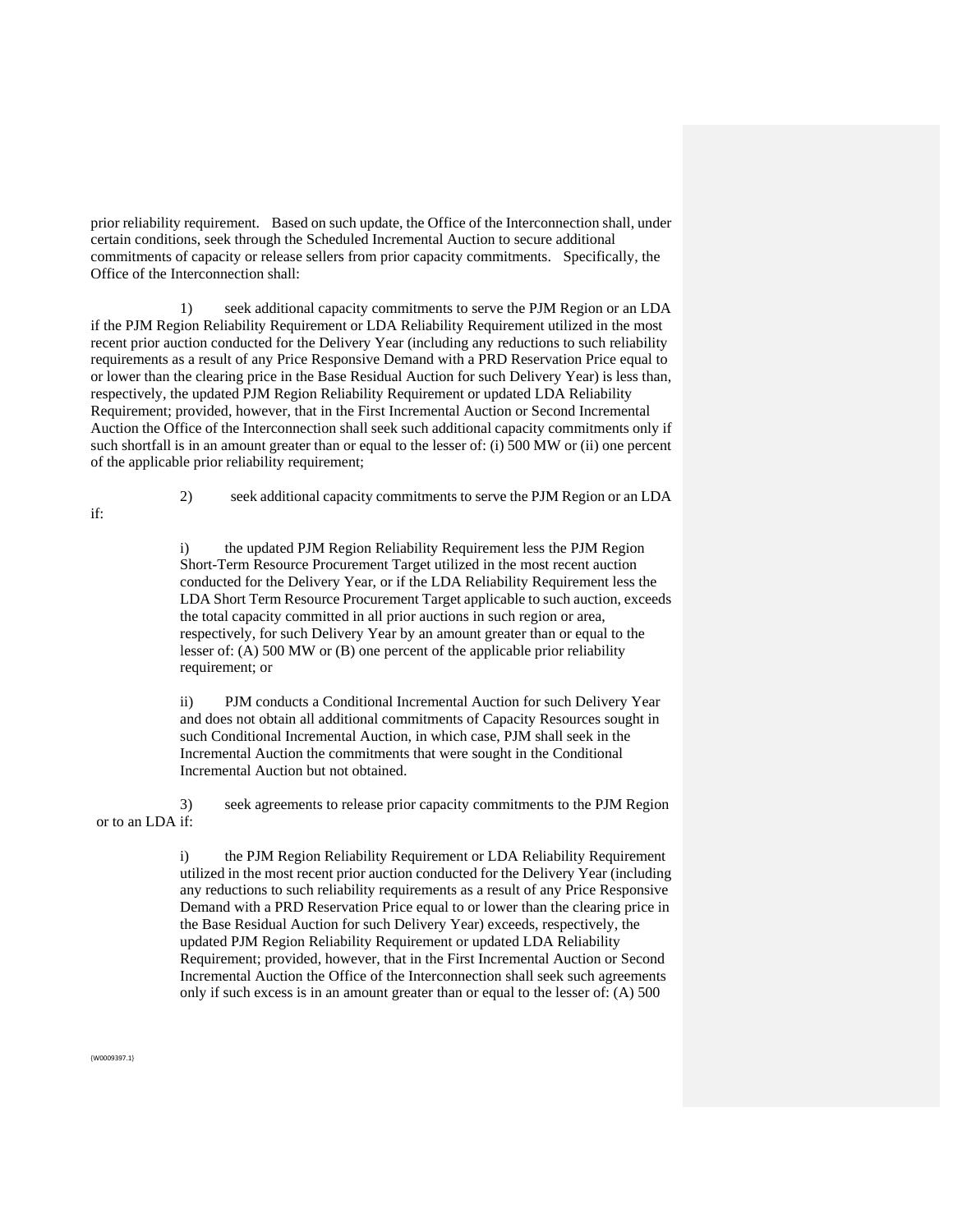MW or (B) one percent of the applicable prior reliability requirement; or

ii) PJM obtains additional commitments of Capacity Resources in a Conditional Incremental Auction, in which case PJM shall seek release of an equal number of megawatts (comparing the total purchase amount for all LDAs and the PJM Region related to the delay in Backbone Transmission with the total sell amount for all LDAs and the PJM Region related to the delay in Backbone Transmission) of prior committed capacity that would not have been committed had the delayed Backbone Transmission upgrade that prompted the Conditional Incremental Auction not been assumed, at the time of the Base Residual Auction, to be in service for the relevant Delivery Year; and if PJM obtains additional commitments of capacity in an incremental auction pursuant to subsection c.2.ii above, PJM shall seek in such Incremental Auction to release an equal amount of capacity (in total for all LDAs and the PJM Region related to the delay in Backbone Transmission) previously committed that would not have been committed absent the Backbone Transmission upgrade.

4) The cost of payments to Market Sellers for additional Capacity Resources cleared in such auctions, and the credits from payments from Market Sellers for the release of previously committed Capacity Resources, shall be apportioned to Load Serving Entities in the PJM Region or LDA, as applicable, through adjustments to the Locational Reliability Charge for such Delivery Year.

5) PJMSettlement shall be the Counterparty to the sales (including releases) of Capacity Resources that clear in such auctions and to the obligations to pay, and the payments, by Load Serving Entities, provided, however, that PJMSettlement shall not be a Counterparty to committed Self-Supply Capacity Resources.

d) Commitment of Replacement Capacity through Scheduled Incremental Auctions.

Each Scheduled Incremental Auction for each Delivery Year shall allow Capacity Market Sellers that committed Capacity Resources in any prior Reliability Pricing Model Auction for such Delivery Year to submit Buy Bids for replacement Capacity Resources. Capacity Market Sellers that submit Buy Bids into an Incremental Auction must specify the type of Unforced Capacity desired, i.e., Annual Resource, Extended Summer Demand Resource, or Limited Demand Resource. The need to purchase replacement Capacity Resources may arise for any reason, including but not limited to resource retirement, resource cancellation or construction delay, resource derating, EFORd increase, a decrease in the Nominated Demand Resource Value of a Planned Demand Resource, delay or cancellation of a Qualifying Transmission Upgrade, or similar occurrences. The cost of payments to Capacity Market Sellers for Capacity Resources that clear such auction shall be paid by PJMSettlement from amounts collected by PJMSettlement from Capacity Market Buyers that purchase replacement Capacity Resources in such auction. PJMSettlement shall be the Counterparty to the sales and purchases that clear in such auction, provided, however, PJMSettlement shall not be a Counterparty to committed Self-Supply Capacity Resources.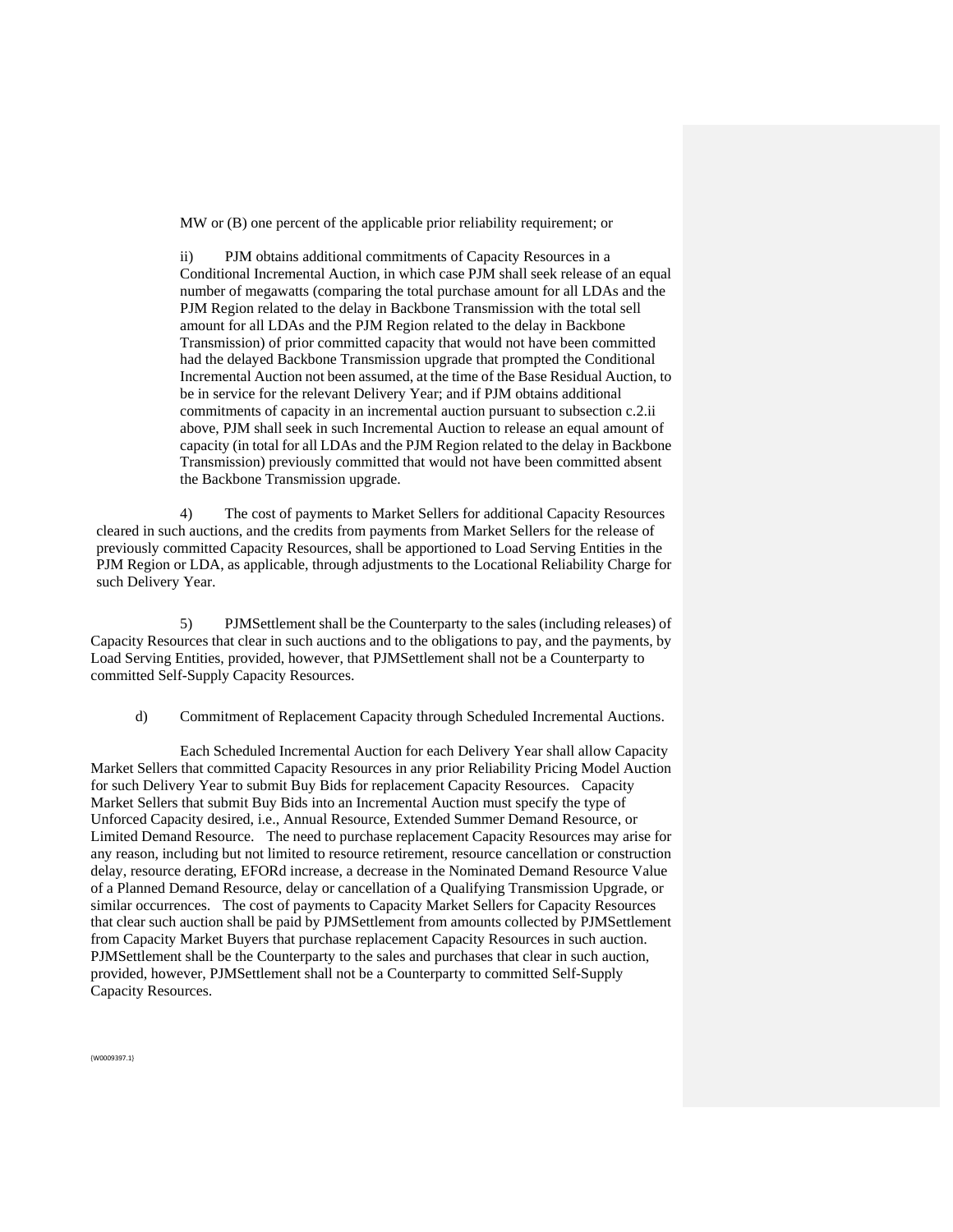e) Backbone Transmission Conditional Incremental Auction.

PJM shall conduct for any Delivery Year a Backbone Transmission Conditional Incremental Auction if the in service date of a -Backbone Transmission Upgrade that was modeled in the Base Residual Auction is announced as delayed by the Office of the Interconnection beyond July 1 of the Delivery Year for which it was modeled and if such delay causes a reliability criteria violation. If conducted, the Backbone Transmission Conditional Incremental Auction shall be for the purpose of securing commitments of additional capacity for the PJM Region or for any LDA to address the identified reliability criteria violation. If PJM determines to conduct a Backbone Transmission Conditional Incremental Auction, PJM shall post on its website the date and parameters for such auction (including whether such auction is for the PJM Region or for an LDA) at least one month prior to the start of such auction. The cost of payments to Market Sellers for Capacity Resources cleared in such auction shall be collected by PJMSettlement from Load Serving Entities in the PJM Region or LDA, as applicable, through an adjustment to the Locational Reliability Charge for such Delivery Year. PJMSettlement shall be the Counterparty to the sales that clear in such auction and to the obligations to pay, and payments, by Load Serving Entities, provided, however, that PJMSettlement shall not be a Counterparty to committed Self-Supply Capacity Resources.

## **5.4A Reliability Pricing Model Auctions for the 2017-2018 Delivery Year and subsequent Delivery Years**

The Office of the Interconnection shall conduct the following Reliability Pricing Model Auctions for the 2017-2018 Delivery Year and subsequent Delivery Years:

a) Base Residual Auction.

PJM shall conduct for each Delivery Year a Base Residual Auction to secure commitments of Capacity Resources as needed to satisfy the portion of the RTO Unforced Capacity Obligation not satisfied through Self-Supply of Capacity Resources for such Delivery Year. All Self-Supply Capacity Resources must be offered in the Base Residual Auction. As set forth in section 6.6, all other Capacity Resources, and certain other existing generation resources, must be offered in the Base Residual Auction. The Base Residual Auction shall be conducted in the month of May that is three years prior to the start of such Delivery Year. The cost of payments to Capacity Market Sellers for Capacity Resources that clear such auction shall be paid by PJMSettlement from amounts collected by PJMSettlement from Load Serving Entities through the Locational Reliability Charge during such Delivery Year. PJMSettlement shall be the Counterparty to the sales that clear in such auction and to the obligations to pay, and the payments, by Load Serving Entities; provided, however, that PJMSettlement shall not be a Counterparty to committed Self-Supply Capacity Resources.

Scheduled Incremental Auction.

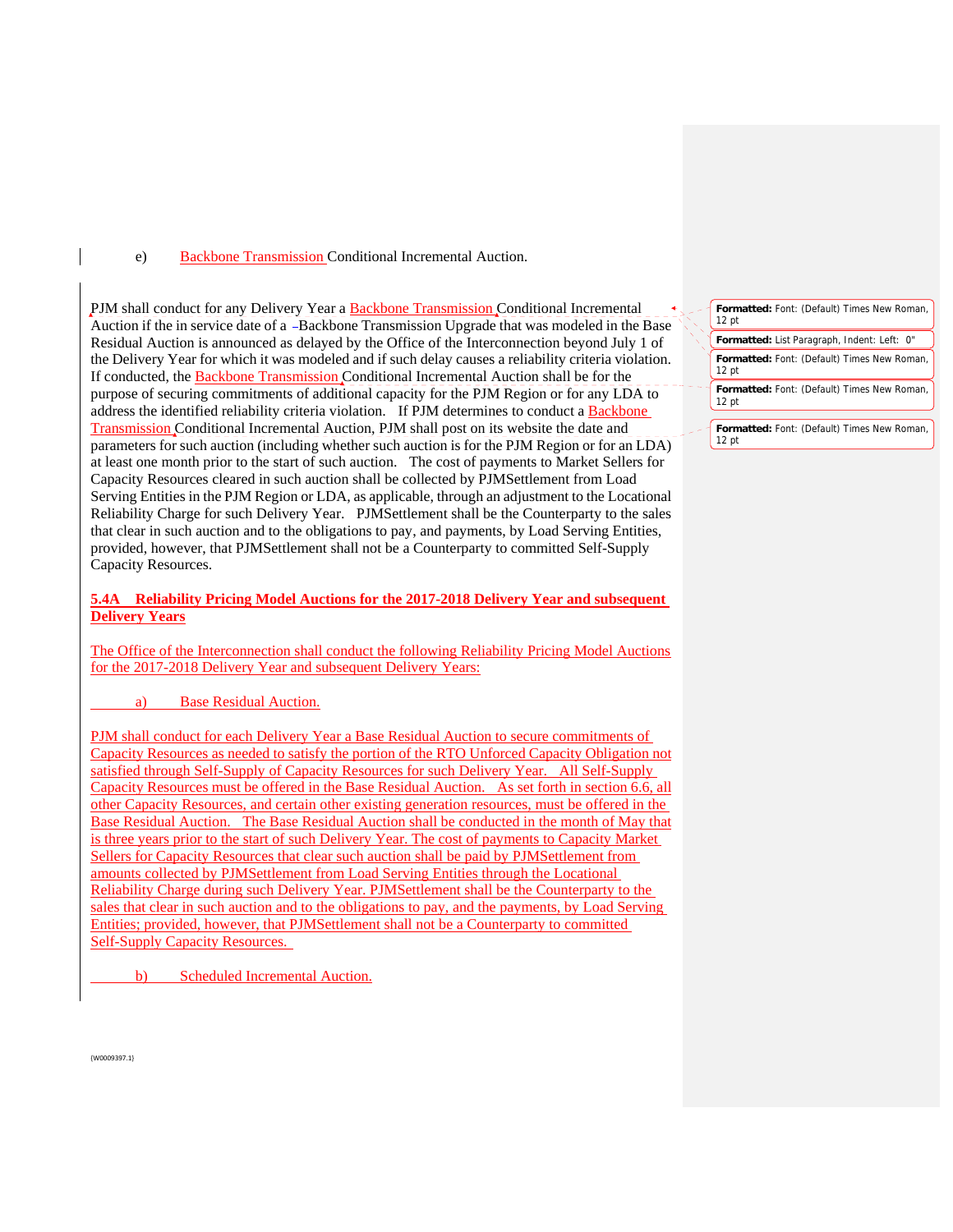PJM shall conduct for each Delivery Year a Scheduled Incremental Auction in the month of February that is three months prior to the start of the Delivery Year for the purposes set forth in section 2.34.

 c) Adjustment through Scheduled Incremental Auction of Capacity Previously Committed.

The Office of the Interconnection shall recalculate the PJM Region Reliability Requirement and each LDA Reliability Requirement prior to the Scheduled Incremental Auction, based on an updated peak load forecast, updated Installed Reserve Margin and an updated Capacity Emergency Transfer Objective. Based on such update, the Office of the Interconnection shall, under certain conditions, seek through the Scheduled Incremental Auction to secure additional commitments of capacity or release sellers from prior capacity commitments. Specifically, the Office of the Interconnection shall:

1) seek additional capacity commitments to serve the PJM Region or an LDA if the PJM Region Reliability Requirement or LDA Reliability Requirement utilized in the most recent prior auction conducted for the Delivery Year (including any reductions to such reliability requirements as a result of any Price Responsive Demand with a PRD Reservation Price equal to or lower than the clearing price in the Base Residual Auction for such Delivery Year) is less than, respectively, the updated PJM Region Reliability Requirement or updated LDA Reliability Requirement;

if:

2) seek additional capacity commitments to serve the PJM Region or an LDA

the updated PJM Region Reliability Requirement less the PJM Region Short-Term Resource Procurement Target utilized in the most recent auction conducted for the Delivery Year, or if the LDA Reliability Requirement less the LDA Short Term Resource Procurement Target applicable to such auction, exceeds the total capacity committed in all prior auctions in such region or area, respectively, for such Delivery Year by an amount greater than or equal to the lesser of: (A) 500 MW or (B) one percent of the applicable prior reliability requirement; or

ii) PJM conducts a Backbone Transmission Conditional Incremental Auction for such Delivery Year and does not obtain all additional commitments of Capacity Resources sought in such Backbone Transmission Conditional Incremental Auction, in which case, PJM shall seek in the Scheduled Incremental Auction the commitments that were sought in the Backbone Transmission Conditional Incremental Auction but not obtained.

3) seek agreements to release prior capacity commitments to the PJM Region or to an LDA if:

i) the PJM Region Reliability Requirement or LDA Reliability Requirement

**Formatted:** Not Highlight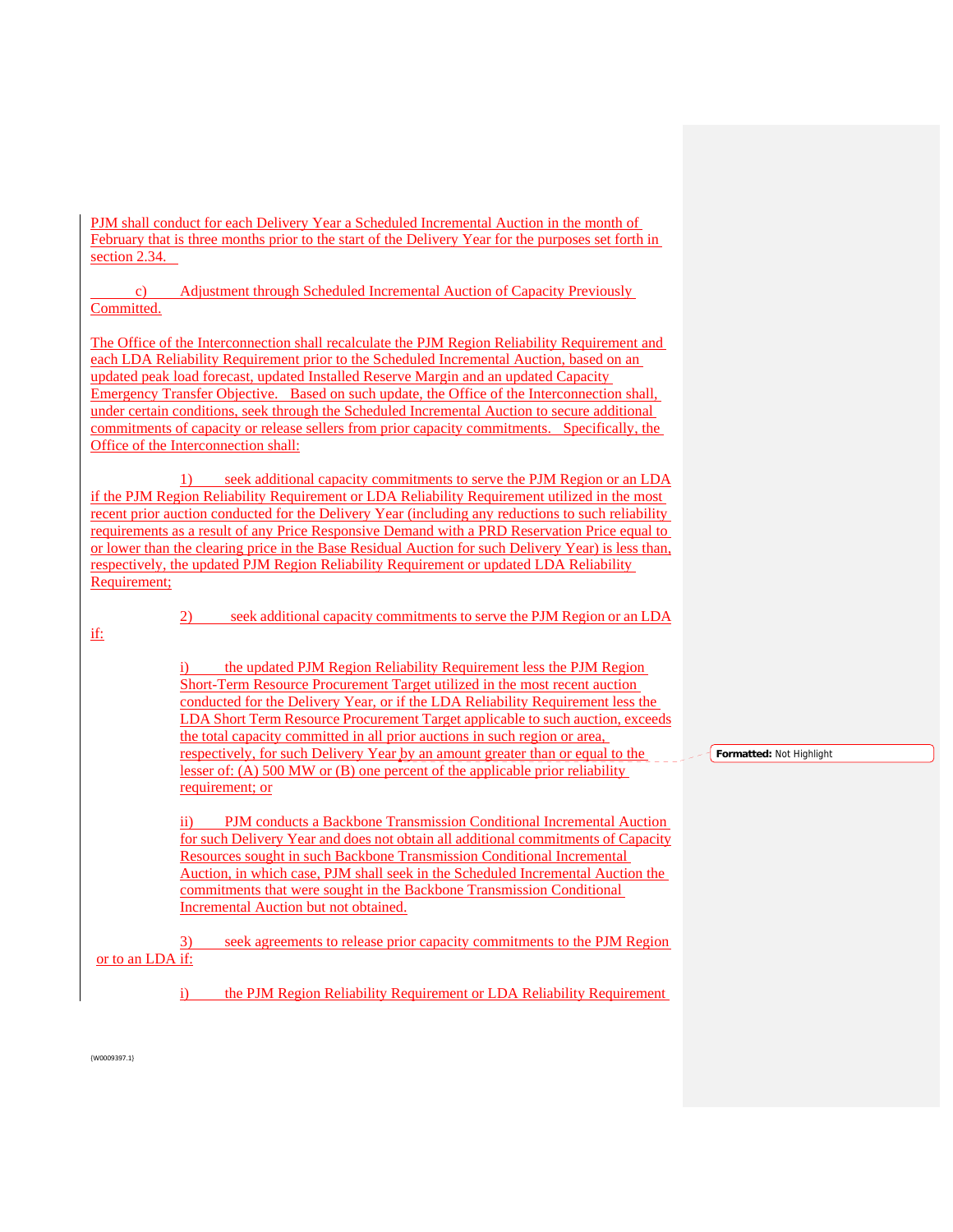utilized in the most recent prior auction conducted for the Delivery Year (including any reductions to such reliability requirements as a result of any Price Responsive Demand with a PRD Reservation Price equal to or lower than the clearing price in the Base Residual Auction for such Delivery Year) exceeds, respectively, the updated PJM Region Reliability Requirement or updated LDA Reliability Requirement; or

ii) PJM obtains additional commitments of Capacity Resources in a Backbone Transmission Conditional Incremental Auction, in which case PJM shall seek release of an equal number of megawatts (comparing the total purchase amount for all LDAs and the PJM Region related to the delay in Backbone Transmission with the total sell amount for all LDAs and the PJM Region related to the delay in Backbone Transmission) of prior committed capacity that would not have been committed had the delayed Backbone Transmission upgrade that prompted the Backbone Transmission Conditional Incremental Auction not been assumed, at the time of the Base Residual Auction, to be in service for the relevant Delivery Year; and if PJM obtains additional commitments of capacity in an incremental auction pursuant to subsection c.2.ii above, PJM shall seek in such Incremental Auction to release an equal amount of capacity (in total for all LDAs and the PJM Region related to the delay in Backbone Transmission) previously committed that would not have been committed absent the Backbone Transmission upgrade.

4) The cost of payments to Market Sellers for additional Capacity Resources cleared in such Scheduled Incremental Auction, and the credits from payments from Market Sellers for the release of previously committed Capacity Resources, shall be apportioned to Load Serving Entities in the PJM Region or LDA, as applicable, through adjustments to the Locational Reliability Charge for such Delivery Year.

5) PJMSettlement shall be the Counterparty to the sales (including releases) of Capacity Resources that clear in such Scheduled Incremental Auction and to the obligations to pay, and the payments, by Load Serving Entities, provided, however, that PJMSettlement shall not be a Counterparty to committed Self-Supply Capacity Resources.

d) Commitment of Replacement Capacity through Scheduled Incremental Auction.

The Scheduled Incremental Auction for each Delivery Year shall allow Capacity Market Sellers that committed Capacity Resources in any prior Reliability Pricing Model Auction for such Delivery Year to submit Buy Bids for replacement Capacity Resources. Capacity Market Sellers that submit Buy Bids into an Incremental Auction must specify the type of Unforced Capacity desired, i.e., Annual Resource, Extended Summer Demand Resource, or Limited Demand Resource. The need to purchase replacement Capacity Resources may arise for any reason, including but not limited to resource retirement, resource cancellation or construction delay, resource derating, EFORd increase, a decrease in the Nominated Demand Resource Value of a Planned Demand Resource, delay or cancellation of a Qualifying Transmission Upgrade, or similar occurrences. The cost of payments to Capacity Market Sellers for Capacity Resources that clear such auction shall be paid by PJMSettlement from amounts collected by PJMSettlement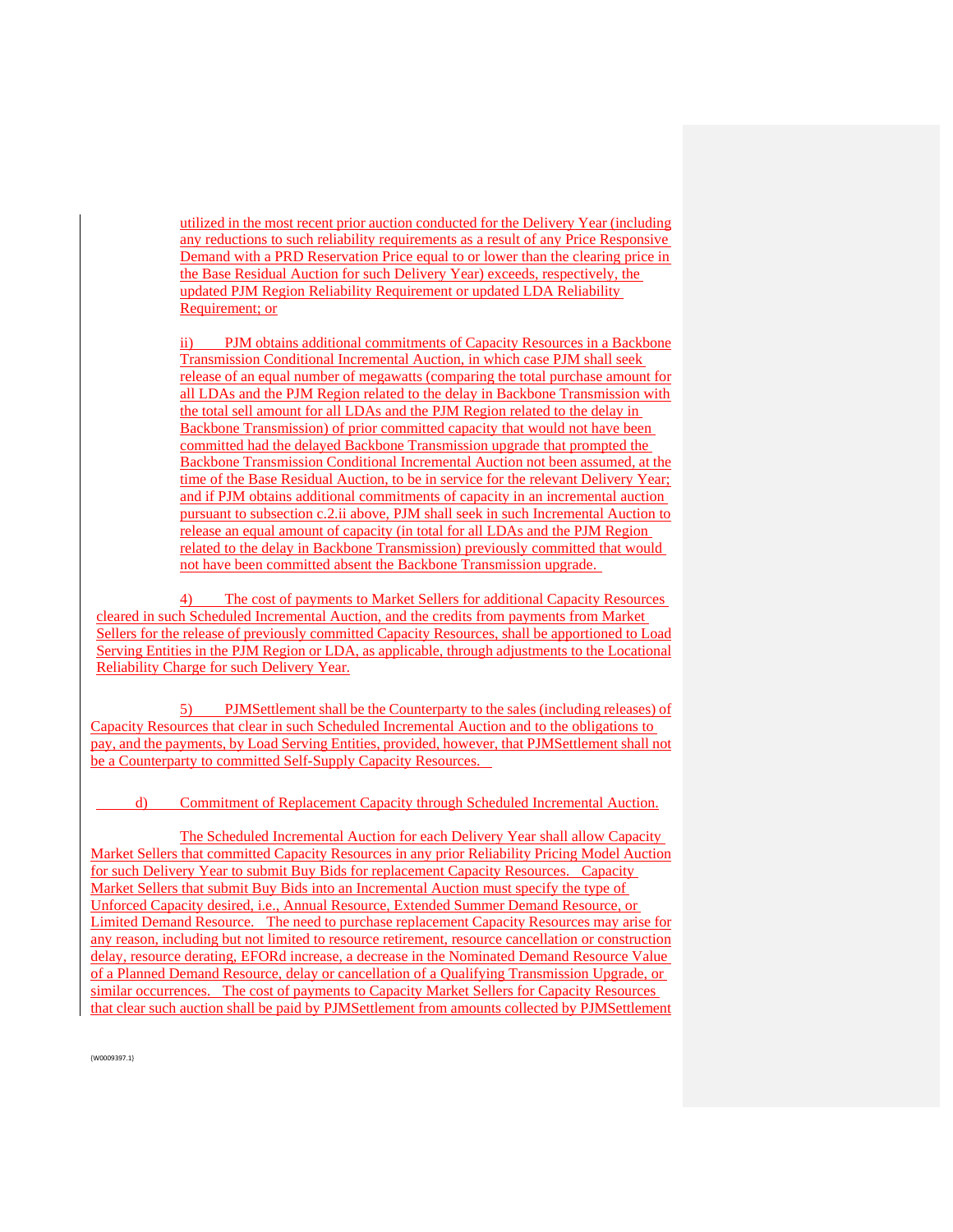from Capacity Market Buyers that purchase replacement Capacity Resources in such auction. PJMSettlement shall be the Counterparty to the sales and purchases that clear in such auction, provided, however, PJMSettlement shall not be a Counterparty to committed Self-Supply Capacity Resources.

## e) Conditional Incremental Auctions.

{W0009397.1}

1) Supplemental Procurement Conditional Auctions. PJM shall conduct for any Delivery Year up to two Supplemental Procurement Conditional Auctions: a Twenty-Month Conditional Auction in the month of September that is twenty months prior to the start of the Delivery Year and/or a Ten-Month Conditional Auction in the month of July that is ten months prior to the start of the Delivery Year, if, based on updates to the peak load forecast, PJM Region Reliability Requirement and the LDA Reliability Requirements completed prior to the time that such Supplemental Procurement Conditional Incremental Auctions would be conducted, either of the following two conditions is met:

- (i) the updated PJM Region Reliability Requirement less the PJM Region Short-Term Resource Procurement Target utilized in the most recent auction conducted for the Delivery Year, or the LDA Reliability Requirement less the LDA Short Term Resource Procurement Target applicable to such auction, exceeds the total capacity committed in all prior auctions in such region or area, respectively, for such Delivery Year by an amount greater than or equal to the lesser of: (A) 500 MW or (B) one percent of the applicable prior reliability requirement; or
- (ii) the updated peak load forecast determined for the PJM Region in advance of the time for the Twenty-Month Auction exceeds, by two percent or more, the peak load forecast used for the PJM Region in the Base Residual Auction for such Delivery Year; or the updated peak load forecast determined for the PJM Region in advance of the time for the Ten-Month Auction exceeds, by one percent or more, the peak load forecast used for the PJM Region in the Base Residual Auction for such Delivery Year, or exceeds by one percent or more the peak load forecast used for the PJM Region in the Twenty-Month Auction (if held).

If conducted, a Supplemental Procurement Conditional Incremental Auction shall be for the purpose of seeking additional capacity commitments to serve the PJM Region or an LDA. The cost of payments to Market Sellers for additional Capacity Resources cleared in such auctions shall be apportioned to Load Serving Entities in the PJM Region or LDA, as applicable, through adjustments to the Locational Reliability Charge for such Delivery Year. PJMSettlement shall be the Counterparty to the sales of Capacity Resources that clear in such auctions and to the obligations to pay, and the payments, by Load Serving Entities, provided, however, that PJMSettlement shall not be a Counterparty to committed Self-Supply Capacity Resources.